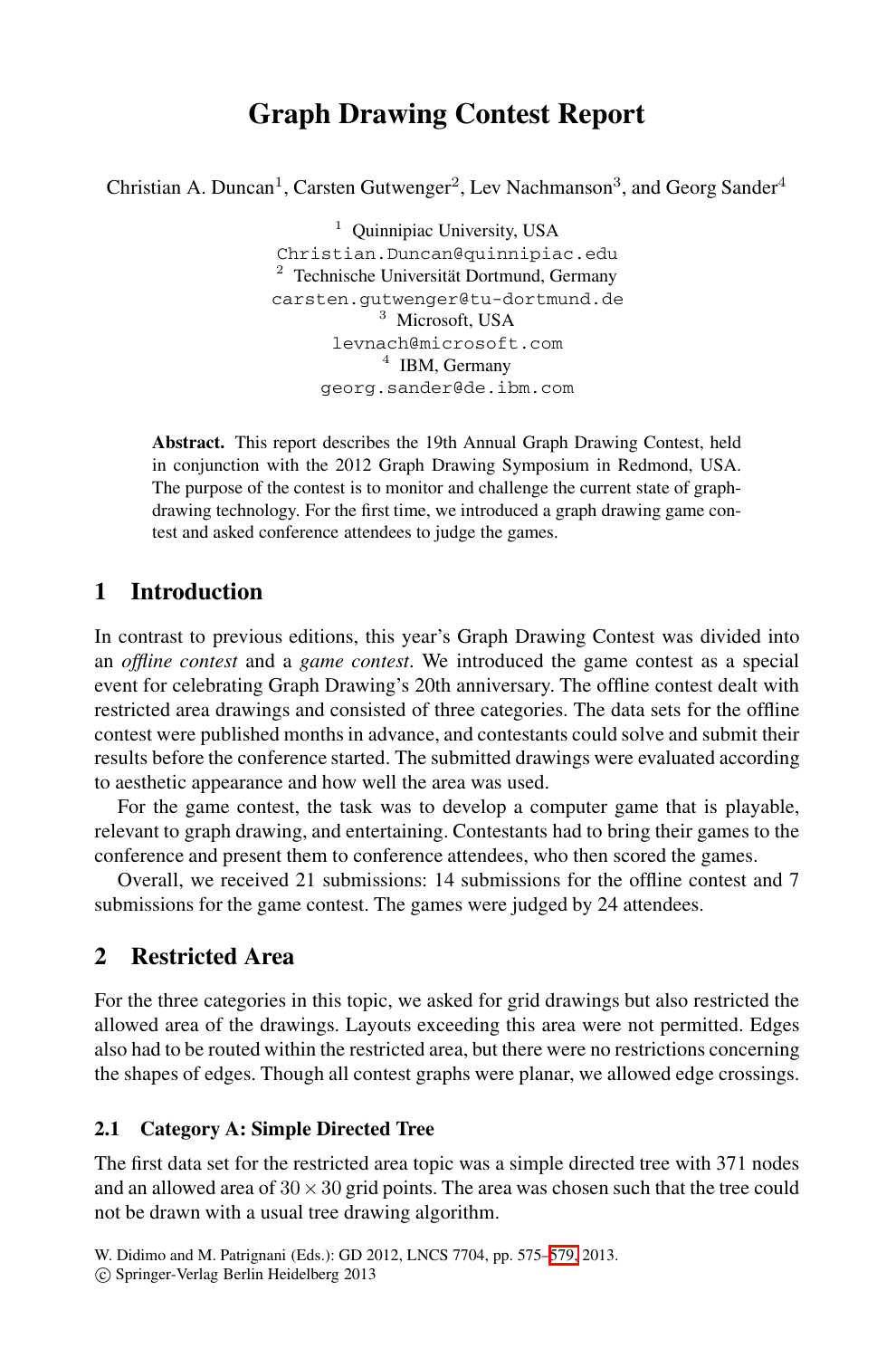<span id="page-1-0"></span>

**Fig. 1.** Restricted Area, Category A

We received 6 submissions in this category, ranging from technically concise to artistically ambitious drawings. Fig. 1(a) shows the submission by Remus Zelina et al., focusing on the long backbone of the tree visualized along the diagonal, whereas the submission by Roman Prutkin (Fig. 1(b)) visualizes the tree as a bee. Both drawings also visualize symmetries very nicely. The winner in this category was Roman Prutkin from Karlsruhe Institute of Technology, acknowledging the artistic value of his submission.

#### **2.2 Category B: Directed Planar DAG**

The second graph was a directed planar DAG, in fact a series-parallel digraph, with 172 nodes and 227 edges; the allowed area here was  $22 \times 30$  grid points.

We received 4 submissions in this category, all visualizing the symmetric and seriesparallel structure of the graph quite well. Only one of the submissions dared to draw the graph with crossings (just one crossing), but this clearly improved the display of the symmetric structures; see Fig. 2. We honored this courage by declaring Sergey Pupyrev from Ural Federal University as the winner in this category.

#### **2.3 Category C: Undirected and Disconn[ec](#page-3-0)ted**

The third graph was disconnected and consisted of five connected components. It contained 251 nodes and 266 edges, and the allowed area was  $22 \times 22$  grid points.

In this category, we received 4 submissions as well. In some drawings, the connected components of the graph were drawn separately, in other drawings they were nested in order to save space and to improve the display of each component's overall structure. Fig. 3(a) is an example of a more artistic drawing (showing the letters *UCI*) by Joe Simons, where components are separated, and the drawing in Fig. 3(b) by Remus Zelina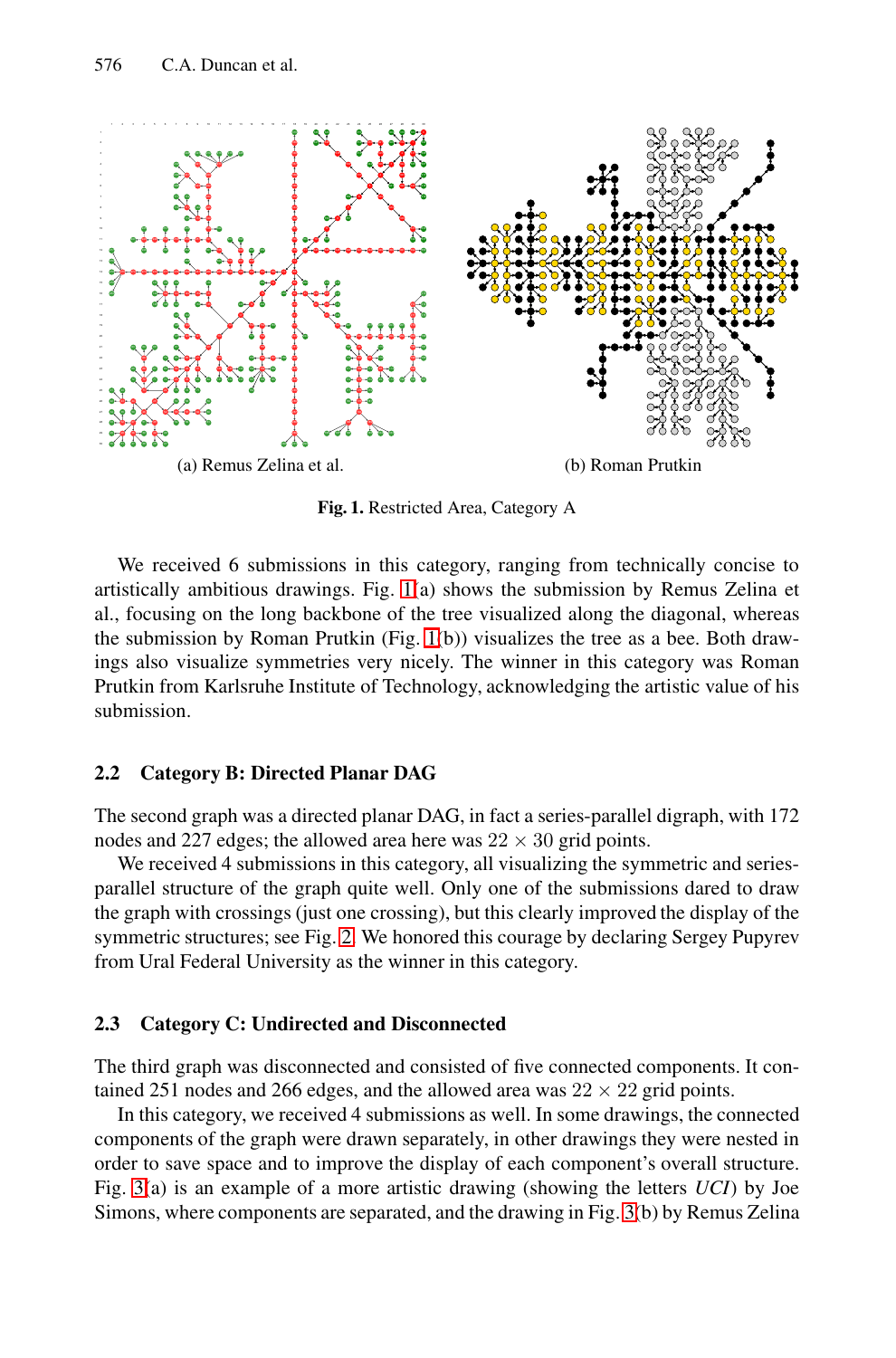

**Fig. 2.** First place, Restricted Area, Category B: Sergey Pupyrev

et al. excellently displays the (symmetric and series-parallel) structure of the individual components. In this category, we preferred the best display of structure and declared the team of Remus Zelina, Sebastian Bota, Siebren Houtman, and Radu Balaban from Meurs, Romania, as the winner.

## **3 Game Contest**

For the game contest, the games had to be submitted before the conference and contestants could present their games to all Graph Drawing attendees during the conference. There were no further restrictions other than that the game should be related to graph drawing. We introduced the game contest as a special event for the 20th anniversary of the Graph Drawing [con](#page-3-1)ference, having already informally announced the contest in 2011 at the 19th Graph Drawing [co](#page-4-1)nference in Eindhoven.

Overall, 7 games were submitted, targeting quite varying platforms. These included Java-based games, games for touch-sensitive tablet computers (iPad, Android tablets), and even a conventional card game. Though not actually a computer game, the card game *There is a graph* ... by Christopher Auer et al. was very popular, where players challenged [eac](#page-4-2)h other to find graphs with certain properties. Attendees also heavily played the tablet games based on crossing minimization: *CrossingX* (by Tobias Brinkjost) and *CycleXing* (by Ignaz Rutter et al.), see Fig. 4. CrossingX challenges the player with the crossing minimization task in Sugiyama's algorithm [2], where the (layered) graph constantly moves from bottom to top while the player has to move the nodes on the layers to eliminate crossings. CycleXing is a two-player game, where one player has to increase the number of crossings in the drawing, while the other player tries to decrease them as much as possible. Yet another interesting game idea was based on visualizing planarity testing by switching trains [1] (*Derail* by Christopher Auer et al.).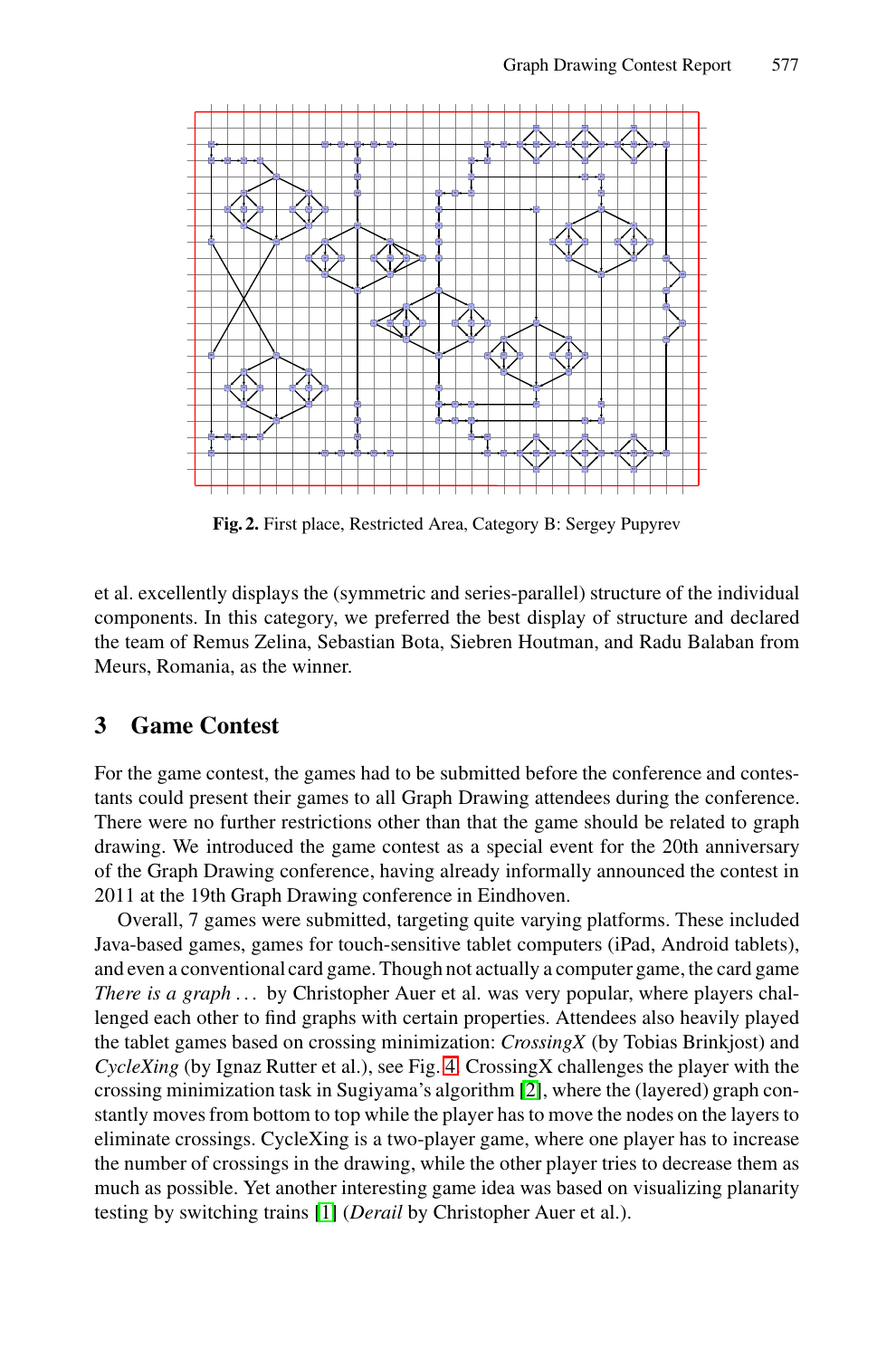<span id="page-3-0"></span>

<span id="page-3-1"></span>



**Fig. 4.** Joint First Places, Game Contest